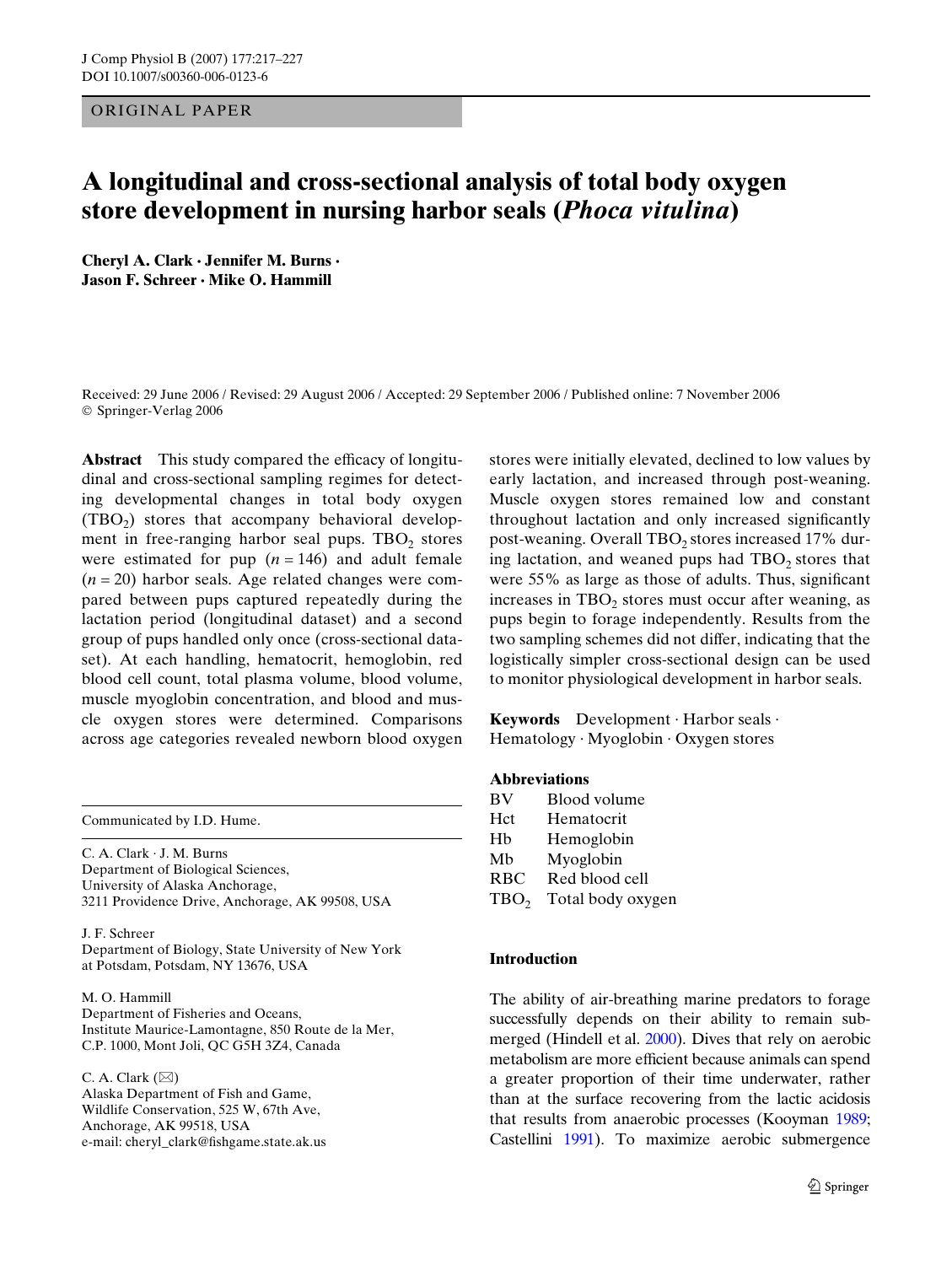times, marine mammals have adaptations that allow them to reduce the rate at which oxygen is consumed during dives. In addition, they have larger mass specific total body oxygen  $(TBO_2)$  stores (the sum of oxygen in the lungs, blood, and muscle) as compared to terrestrial mammals (Kooyman [1989;](#page-10-0) Castellini [1991;](#page-9-1) Thornson and Le Boeuf [1994](#page-10-1); Butler and Jones [1997;](#page-9-2) Jørgensen et al. [2001;](#page-10-2) Noren et al. [2005\)](#page-10-3). The increased oxygen stores are due to elevated blood volume (BV), high hemoglobin (Hb) levels, larger red blood cells (RBC) and greater muscle myoglobin (Mb) content (for a review, Butler and Jones [1997](#page-9-2)).

The importance of elevated  $TBO<sub>2</sub>$  stores in extending dive duration is evident in the strong correlation between average dive duration and mass specific  $TBO<sub>2</sub>$ stores (Costa et al. [2001,](#page-9-3) [2004](#page-9-4)). Deep, long diving species such as the northern elephant seal, *Mirounga angustirostris*, Australian sea lion, *Nephoca cinerea*, and New Zealand sea lion, *Phocarctos hookeri*, have much larger  $TBO<sub>2</sub>$  stores than species that generally make short, shallow dives such as the California sea lion, *Zalophus californianus*, and the Antarctic fur seal, (*Arctocephalus gazella*) (Lenfant et al. [1970;](#page-10-4) Snyder [1983](#page-10-5); Kooyman [1989](#page-10-0); Thornson and Le Boeuf [1994;](#page-10-1) Butler and Jones [1997;](#page-9-2) Costa [2001](#page-9-3)). Patterns of foraging activities used by different species may also influence oxygen use rates and affect how long an animal can remain submerged with otariids typically diving for shorter durations than phocids (Kooyman [1989](#page-10-0); Butler and Jones [1997](#page-9-2); Schreer and Kovacs [1997](#page-10-6)). Regardless of the species, the aerobic dive limit (ADL) is the maximum dive duration that can be attained before lactic acid begins to accumulate during the dive, and can be estimated by taking the ratio of  $TBO<sub>2</sub>$  stores to the diving metabolic rate (DMR) (Kooyman et al. [1980,](#page-10-7) [1983](#page-10-8)). This calculated ADL (cADL) is by no means a limit to diving ability, but a reference point to examine how often diving mammals remain within or exceed the ADL.

Total body oxygen stores, metabolic rate, and ADL have been determined for a variety of adult pinnipeds and cetaceans (Castellini [1991](#page-9-1); Lydersen et al. [1992;](#page-10-9) Butler and Jones [1997;](#page-9-2) Schreer and Kovacs [1997](#page-10-6); Sepulveda et al. [1999\)](#page-10-10), with more recent work focused on juveniles (Burns and Castellini [1996;](#page-9-5) Horning and Trillmich [1997;](#page-10-11) Jørgensen et al. [2001](#page-10-2); Noren et al. [2005;](#page-10-3) Burns et al. [2004,](#page-9-6) [2005](#page-9-7); Richmond et al. [2006\)](#page-10-12). These studies indicate that young divers have significantly lower oxygen stores than adults, in part due to lower mass specific plasma volume, hematocrit (Hct), RBC, and Hb concentration. Muscle myoglobin content was also lower than adults, suggesting immaturity in juvenile muscle development (Noren et al. [2001,](#page-10-13) [2005;](#page-10-3) Burns et al. [2005\)](#page-9-7). Oxygen stores influence aerobic capacity, and because aerobic capacity influences diving and foraging patterns, understanding how  $TBO<sub>2</sub>$ stores develop in juvenile marine mammals may aid in interpreting how pups are able to make the transition to independent foraging.

Harbor seals (*Phoca vitulina*) are one of the most precocial phocids, swimming and diving only a few hours after birth and remaining active throughout the nursing period (Bigg [1969;](#page-9-8) Knudtson [1977](#page-10-14); Boulva and McLaren [1979\)](#page-9-9). This behavioral maturity suggests that the development of  $TBO<sub>2</sub>$  stores may occur more rapidly in harbor seals than in species with sedentary offspring. As previously reported, nursing harbor seal pups have increased cardiac control and extended terrestrial apneas compared to older pups (Greaves et al. [2004](#page-9-10), [2005](#page-9-11); Lapierre et al. [2004](#page-10-15)), suggesting physiological control at a young age. To investigate how physiological development impacts diving ability in young pups, we examined the development of blood and muscle oxygen stores from birth through weaning and compared pup values to adults.

For this study we not only followed the development of harbor seal oxygen storage on a fine temporal scale, but we also compared two sampling methods: crosssectional (i.e., one sample per individual) and longitudinal (i.e., multiple samplings per individual). Typically longitudinal sampling schemes benefit from lower sample sizes and their ability to characterize individual patterns, but suffer from the difficulty of required recapture of known individuals. In contrast, the logistically simpler cross-sectional design can prove inaccurate if not all individuals follow the same developmental pathway, and can require larger sample sizes to detect small changes among treatments. To our knowledge, this is the first direct comparison of ontogenetic development, terrestrial or marine, as assessed using two sampling schemes. The comparison presented here directly addresses the question of whether average values determined from a cross-sectional sampling design accurately represented the changes that were occurring within individuals, as assessed through a longitudinal sampling design.

## **Materials and methods**

#### Animal captures and aging

Harbor seal pups were captured during May–July of 2000, 2001, and 2002 near two haul-out sites, Bic Island  $(48^{\circ}24'N, 68^{\circ}51'W)$  and Métis  $(48^{\circ}41'N, 68^{\circ}01'W)$ , along the St. Lawrence River estuary in Quebec,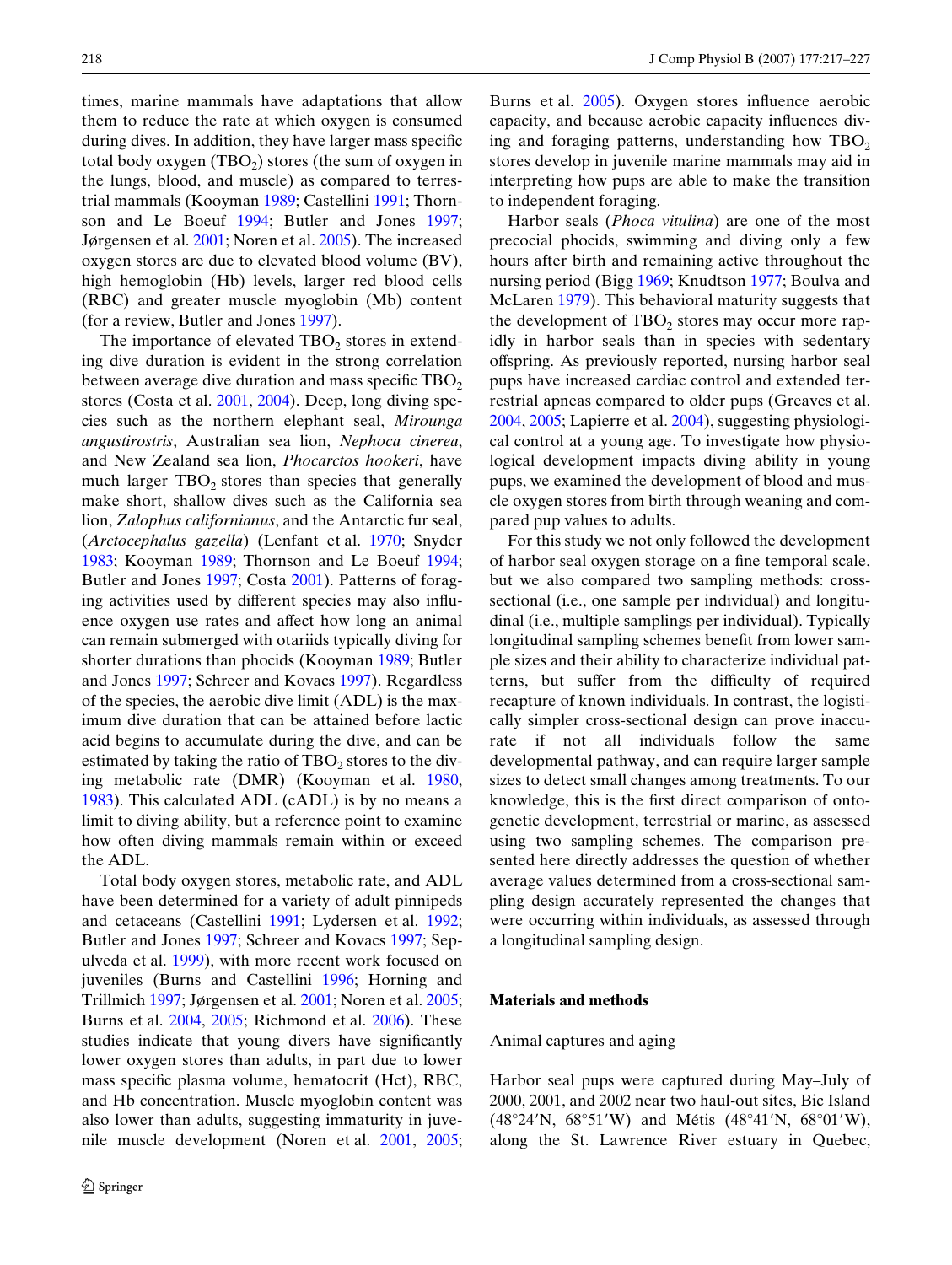Canada. Seals were captured using a 5-m inflatable Zodiac and modified dip net (Dubé et al. [2003](#page-9-12)). Basic morphometric measurements (sex, length, girth, mass  $\pm$  0.5 kg) were taken then animals were sedated with an IV injection of Diazepam  $(0.3-0.8 \text{ mg kg}^{-1})$ , Sabex Inc, Canada). To facilitate future recaptures and identification, pups were outfitted with uniquely numbered flipper tags (Jumbo Rototag, Dalton, England) and head tags (Hall et al. [2000](#page-9-13)). Pups in the cross-sectional study were captured only once; for the longitudinal sampling, pups were recaptured at approximately 1-week intervals throughout the 4-week lactation period. Whenever possible mothers were captured with their pups, sedated, and sampled identically to their pups.

At initial capture, seals were aged by mass and appearance. Pups were classified as newborn if they had umbilical remnants and uncoordinated swimming ability. Pups were considered weaned if they were difficult to capture and were never seen again with an adult female. For pups that fell between these two categories, age was estimated from mass following Dubé et al. ([2003\)](#page-9-12). All pups were placed into one of four age categories: newborn (0–4 days), early nursing (5–16 days), late nursing (17–27 days), and weaned pups  $(\geq 28 \text{ days}).$ 

#### Blood collection and analysis

Blood samples were taken from the extradural intravertebral vein (Geraci and Smith [1975](#page-9-14)) using a 1.5 in. 20G or a 3.5 in. 18G spinal needle into 10 ml Vacutainer® tubes. Following initial sample collection, an IV injection of Evans blue dye  $(0.5 \text{ mg kg}^{-1})$ ; Sigma E-2129) was administered to determine plasma volume (El-Sayed et al. [1995](#page-9-15)). Five additional 7 ml blood samples were taken at five,  $10$ ,  $15$ ,  $20$ ,  $25$ , and  $30$  min postinjection to characterize the Evans blue dilution curve. The total volume of blood collected from any individual was <3% total blood volume. Blood samples were stored on ice until initial laboratory processing and analysis (within 8 h). After analysis, samples were stored at -20°C before being transferred to an ultracold  $-80^{\circ}$ C freezer.

Hematocrit was measured from  $K_3$ -EDTA Vacutainers® by direct centrifugation. Hemoglobin concentration was measured from the same tubes using the cyano-methemoglobin photometric method (Sigma 525-A Kit). RBC counts were determined by direct counting using a hemacytometer and Unopettes (Becton Dickinson Vacutainer Systems). Manual RBC counts were performed immediately using a compound microscope or the prepared hemacytometer was digitally photographed (Leitz Diaplan compound microscope and Leica Image analysis system) and RBC digital images were counted later. Mean corpuscular hemoglobin content (MCHC) was calculated as  $MCHC = (Hb \times 100)/Hct$ , mean corpuscular volume (MCV) as  $MCV = (Het \times 10)/(RBC)$ , and mean cell hemoglobin (MCH) as MCH =  $(Hb \times 10)/(RBC)$ .

Plasma was separated from the blood by centrifugation, and the concentration of Evans blue dye in fresh plasma samples was determined spectrophotometrically (Beckman DU Series 600) at 624 and 740 nm fol-lowing El-Sayed et al. [\(1995](#page-9-15)) with modifications by Foldager and Blomqvist ([1991](#page-9-16)). Spectrophotometer readings were compared to standard dilution curves of Evans blue using pooled plasma from pups and adults. To determine instantaneous dilution volume, the concentration of Evans blue at the time of injection was calculated by fitting a regression line to serial samples and determining the intercept (SYSTAT V9.0). In cases where there was less than 6% loss of dye over 30 min, or in cases where the fitted regression line had a positive slope, the instantaneous dilution volume was calculated as the average concentration of all serial samples. Linear regression data were screened, and outliers (Studentized Residual was > |3|) removed. Only intercepts calculated for equations with  $P < 0.10$ and  $R^2 > 0.60$  were used. Blood volume (BV) was calculated using measured plasma volume (PV) and Hct as  $BV = (PV)/(1 - Hct)$ .

#### Muscle collection and analysis

While the animals were sedated, a 15–25 mg muscle biopsy was taken from the longissmus dorsi, the major swimming muscle, for myoglobin determination. Muscle samples were collected with a sterile 6G muscle biopsy cannula (Bergstrom-Stille, Stockholm, Sweden) or a three mm sterile disposable biopsy punch (Miltex Instrument Company Inc). Muscle samples were immediately transferred into a liquid nitrogen dewar and stored at  $-80^{\circ}$ C until analysis. Biopsy sites were monitored upon recapture and were barely visible to the eye or touch after 1–2 weeks.

Myoglobin content (Mb, g  $100 \text{ g}^{-1}$  muscle tissue) was determined following Reynafarje ([1963\)](#page-10-16). Briefly, muscle samples were placed in a 4 M potassium phosphate buffer (pH  $6.6$ ) at a ratio of 19.25 ml to 1 g of tissue and sonicated. Homogenates were centrifuged (50 min, 0°C, 28,000*g*) and the supernatants used for myoglobin estimates. Following centrifugation, the supernatant was bubbled with pure carbon dioxide and sodium dithionite was added to ensure complete reduction of myoglobin. Absorbances were read at 538 and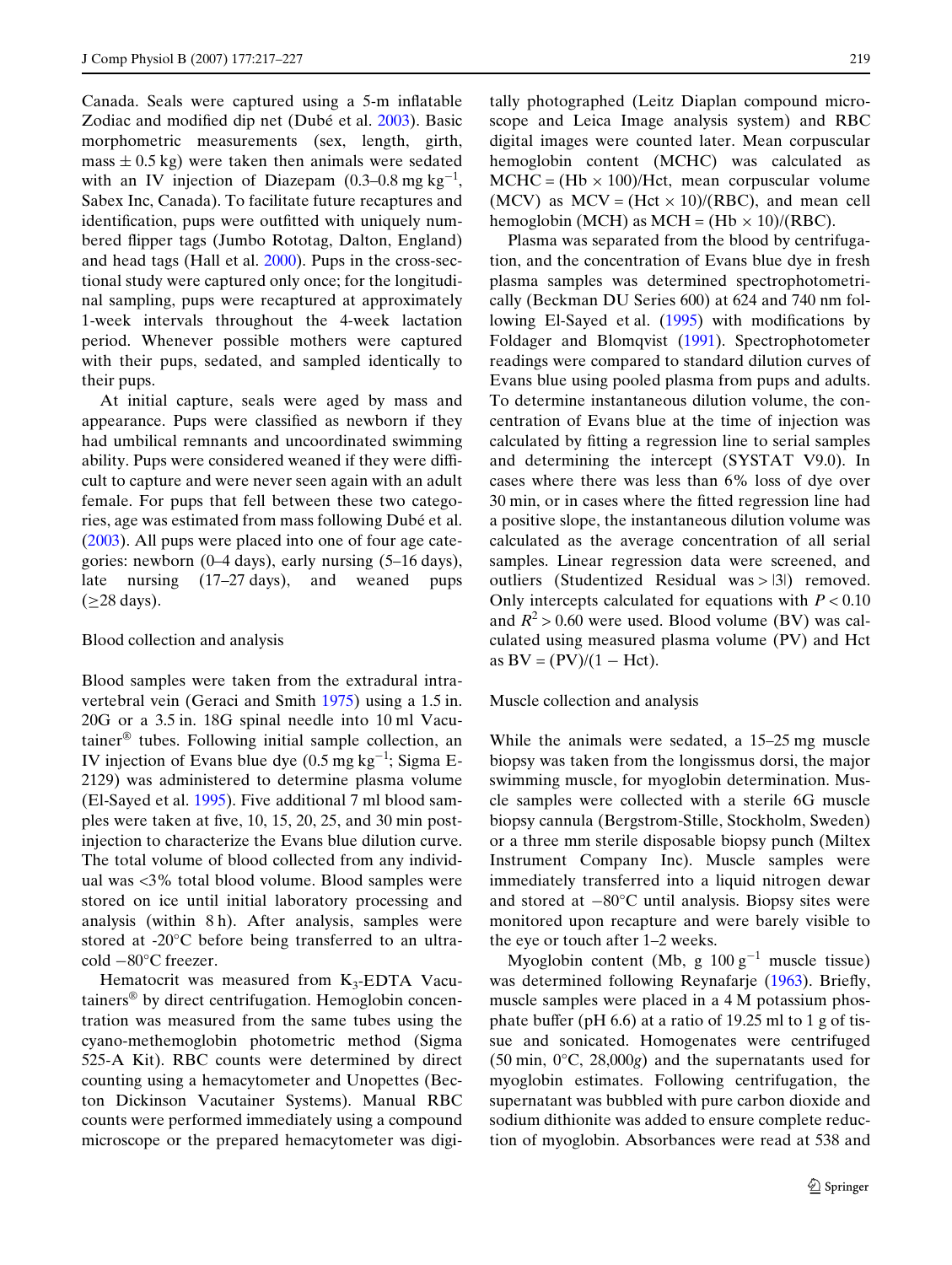568 nm (Beckman DU Series 530 with multicell module) and final myoglobin content estimated from equation four of Reynafarje  $(1963)$  $(1963)$ . Buffer blanks and elephant seal muscle tissue of known myoglobin concentration (Castellini and Somero [1981](#page-9-17); Thornson and Le Boeuf [1994](#page-10-1)) were used as assay controls.

#### Total body oxygen stores

Total body oxygen stores were calculated as the sum of blood, muscle, and lung oxygen stores following Lenfant et al.  $(1970)$  $(1970)$  and Kooyman et al.  $(1983)$  $(1983)$ . Briefly, blood oxygen stores were calculated as: arterial oxygen  $(ml O<sub>2</sub>) = (0.33 \times BV) \times (0.95$  saturation to 0.20 saturation)  $\times$  (Hb  $\times$  1.34 ml O<sub>2</sub> g<sup>-1</sup> Hb) and venous oxygen (ml O<sub>2</sub>) = (0.66  $\times$  BV)  $\times$  (arterial saturation –  $5 \text{ vol\%}$ )  $\times$  (Hb  $\times$  1.34 ml O<sub>2</sub> g<sup>-1</sup> Hb) and muscle oxygen stores  $(m1 O_2)$  as: body mass  $\times$  % muscle mass  $\times$  (Mb)  $\times$  1.34 ml O<sub>2</sub> g<sup>-1</sup> Mb. The assumptions for the oxygen binding capacity of muscle and hemoglobin are from Lenfant [\(1969](#page-10-17)). Muscle mass was assumed to be 19.2 and 28.8% for pups and adults, respectively, based upon measurements of muscle mass of hooded seals (*Crystophora cristata*, J.M. Burns, unpublished data). Lung oxygen stores were estimated as 2.6 ml  $O_2$  kg<sup>-1</sup> for pups and 12.2 ml  $O_2$  kg<sup>-1</sup> for adults (based on J.M. Burns, unpublished for *Crystophora cristata*). This assumed a fractional lung oxygen content of  $FO<sub>2</sub> = 0.15$ , and a diving lung volume of 50% total lung capacity (Kooyman [1989](#page-10-0)).

The calculated aerobic dive limit (cADL) was determined by dividing the  $TBO<sub>2</sub>$  store values collected from this study by diving metabolic rates estimated from resting metabolic rates (RMR) determined from previous harbor seal pup studies (Miller and Irving [1975](#page-10-18); Miller et al. [1976\)](#page-10-19). We used two estimates of DMR: a minimum value of  $1 \times$  RMR is based on studies of diving, post-absorptive Weddell seals (Castellini et al. [1992\)](#page-9-18), and an elevated value of  $2 \times$  RMR, based on the average rate for diving, foraging Weddell seals (Williams et al. [2004](#page-10-20)) (Kooyman [1989](#page-10-0); Schreer and Kovacs [1997](#page-10-6)). The cADL was calculated for both the longitudinal and cross-sectional animals based on their mass and measured TBO<sub>2</sub> stores (average TBO<sub>2</sub>/MR based on average mass).

## Statistical analysis

To test for age-related changes in blood parameters in the cross-sectional study, one-way ANOVA's were used. Bonferroni post hoc comparisons were used to identify significant differences between age categories. Statistical significance was assumed at  $P < 0.05$ . To track developmental changes in individual pups throughout lactation (longitudinal study), all data were analyzed using linear mixed-effects model. This model was used since it predicts how individual response trajectories change over time taking into account that data is not required for the same number of observations (i.e., it can predict missing values for individuals not captured in each age category; Fitzmaurice et al.  $2004$ ). To determine if there were differences between cross-sectional and longitudinal study parameters, longitudinal means in each age class were compared to cross-sectional means using two sample independent *t*tests (with adjusted *P* values to account for multiple comparisons). All statistical analyses were performed using SPSS<sup>®</sup> (v11.5.0, SPSS Inc, Chicago, IL, USA).

# **Results**

# Animal captures

Over the 3 years of this study, 96 animals were captured as part of the cross-sectional study. For the comparative longitudinal study, an additional 50 pups were recaptured between two and four times in different age categories. No animals were included in both datasets. A total of 20 adult females were captured, and these same animals were used for comparative purposes in both the cross-sectional and longitudinal study. Growth rates determined for pups handled more than once (longitudinal study) were within the range of previous studies  $(0.50 \pm 0.02 \text{ vs. } 0.3{-}0.9 \text{ kg day}^{-1}$ , Bowen et al.  $2001$ ;  $0.39 \pm 0.03$  kg day<sup>-1</sup>, Cottrell et al.  $2002$ ;  $0.54 \pm 0.14$  kg day<sup>-1</sup>, Dubé et al. [2003](#page-9-12)). The average mass and estimated age of pups in both the longitudinal and cross-sectional studies are shown in Table [1.](#page-4-0)

#### Blood parameters

In the cross-sectional study there were significant agerelated changes in Hct, Hb, and RBC (one-way ANOVA: *F*4,111 = 5.986, *P* < 0.001; *F*4,110 = 7.392, *P* < 0.001;  $F_{4.51} = 2.765$ ,  $P < 0.05$ , respectively). Bonferroni post hoc tests revealed that these parameters were elevated in newborn pups, declined in early nursing pups, and then increased until weaning, at which point pup values were similar to or higher than adult values  $(Fig. 1)$  $(Fig. 1)$  $(Fig. 1)$ . These same effects were evident in the longitudinal study (linear mixed-effects model: Hct  $F_{3,78,7}$  $= 32.107, P < 0.001$ ; Hb  $F_{3.82.7} = 20.286, P < 0.001$ ; RBC  $F_{3,62,2} = 14.739$  $F_{3,62,2} = 14.739$  $F_{3,62,2} = 14.739$ ,  $P < 0.001$ , Fig. 1). When comparing the means between animals in the cross-sectional and longitudinal studies, there were no differences in Hct, Hb, or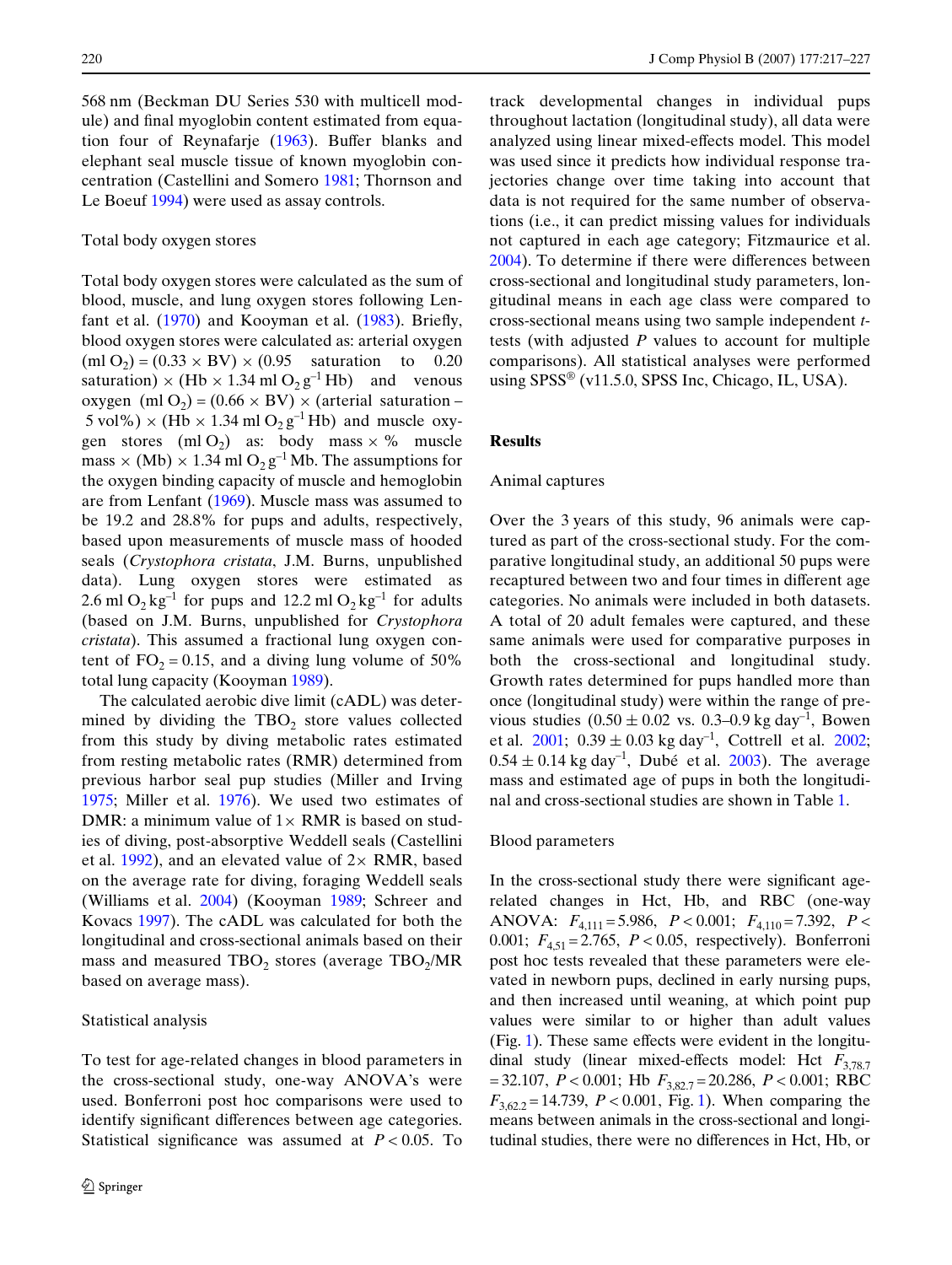<span id="page-4-0"></span>**Table 1** Estimated age (days) and body mass (mean  $\pm$  SE) for harbor seal pups and adult females in the cross-sectional and longitudinal groups

| Age category  |    | Cross-sectional         |                | Longitudinal |                         |                |  |  |
|---------------|----|-------------------------|----------------|--------------|-------------------------|----------------|--|--|
|               | N  | Estimated<br>age (days) | Mass (kg)      | N            | Estimated<br>age (days) | Mass (kg)      |  |  |
| Newborn       | 20 | $1.3 \pm 0.4$           | $11.2 \pm 0.3$ | 23           | $1.5 \pm 0.4$           | $11.4 \pm 0.5$ |  |  |
| Early nursing | 37 | $10.5 \pm 0.5$          | $16.8 \pm 0.3$ | 35           | $10.8 \pm 0.6$          | $16.3 \pm 0.4$ |  |  |
| Late nursing  | 24 | $20.8 \pm 0.6$          | $22.2 \pm 0.4$ | 35           | $21.0 \pm 0.6$          | $22.3 \pm 0.4$ |  |  |
| Weaned        | 15 | $37.3 \pm 1.3$          | $26.9 \pm 0.6$ | 19           | $31.8 \pm 0.9$          | $25.6 \pm 0.6$ |  |  |
| Adult female  | 20 |                         | $65.8 \pm 2.6$ |              |                         |                |  |  |



RBC for any age class, with the exception that Hb in weaned pups was significantly higher in the cross-sectional study group (two sample independent *t*-test with Bonferroni correction, significant  $P$ -value = 0.003; Hb:  $t_{32} = 3.488$ ,  $P = 0.001$ , all other *P*-values > 0.05). In neither the cross-sectional nor the longitudinal study was there a significant change with age in MCHC, MCH, or MCV (Table  $2$ ). In addition, there were no significant differences between the longitudinal and cross-sectional datasets in MCHC, MCH, and MCV (two sample independent *t*-tests, all *P*-values  $> 0.05$ ).

As pups grew, absolute (ml/animal) plasma and blood volume increased significantly (cross-sectional study: PV  $F_{3,57} = 12.338$ ,  $P < 0.001$ ; BV  $F_{3,57} = 15.071$ , *P* < 0.001; longitudinal study: PV  $F_{3.54.8} = 18.717$ , *P* < 0.001; BV  $F_{3,53,5}$  $F_{3,53,5}$  $F_{3,53,5}$  = 23.059, *P* < 0.001, Table 3). However, on a mass-specific  $(ml kg<sup>-1</sup>)$  basis, there was a non-linear trend with age. Adults had higher mass-spe-cific plasma volumes than pups of all ages (Fig. [2\)](#page-6-0). In pups, mass-specific blood volume decreased by 37% from birth until late nursing  $(14.9 \pm 01.4)$  to  $9.4 \pm 0.5$  ml O<sub>2</sub> kg<sup>-1</sup>), and then increased by 23% in weaned pups  $(16.6 \pm 2.6 \text{ ml O}_2 \text{ kg}^{-1}$ , Fig. [2\)](#page-6-0). There were no significant differences in the average values for pups in each age class across studies (two sample independent *t*-tests, all *P*-values  $> 0.05$ ).

As expected, based on changes in Hct, PV, and Hb, blood oxygen storage capacity had significant agerelated changes (cross-sectional:  $F_{4,65} = 8.632$ ,  $P <$ 

<span id="page-4-1"></span>**Fig. 1** The effects of age (mean  $\pm$  SE) on **a** hematocrit, **b** hemoglobin, and **c** red blood cell counts in the cross-sectional and longitudinal datasets of harbor seals throughout lactation. Adult values are shown for reference. The cross-sectional dataset is represented with *shaded bars* and sample size for each age category is denoted in the bar with *superscripts of different letters* indicating statistically significant differences between age categories in the cross-sectional group (Bonferroni, *P* < 0.05). The longitudinal dataset is represented by the line graph (*filled circle*) and sample size for each age category is denoted in parentheses above the line graph. *P*-values for each dataset are denoted in the figure legend. There were no statistical differences found between Hct, Hb, and RBC, except for Hb in weaned pups (as denoted by the \*) between longitudinal and cross-sectional samples. See text for statistics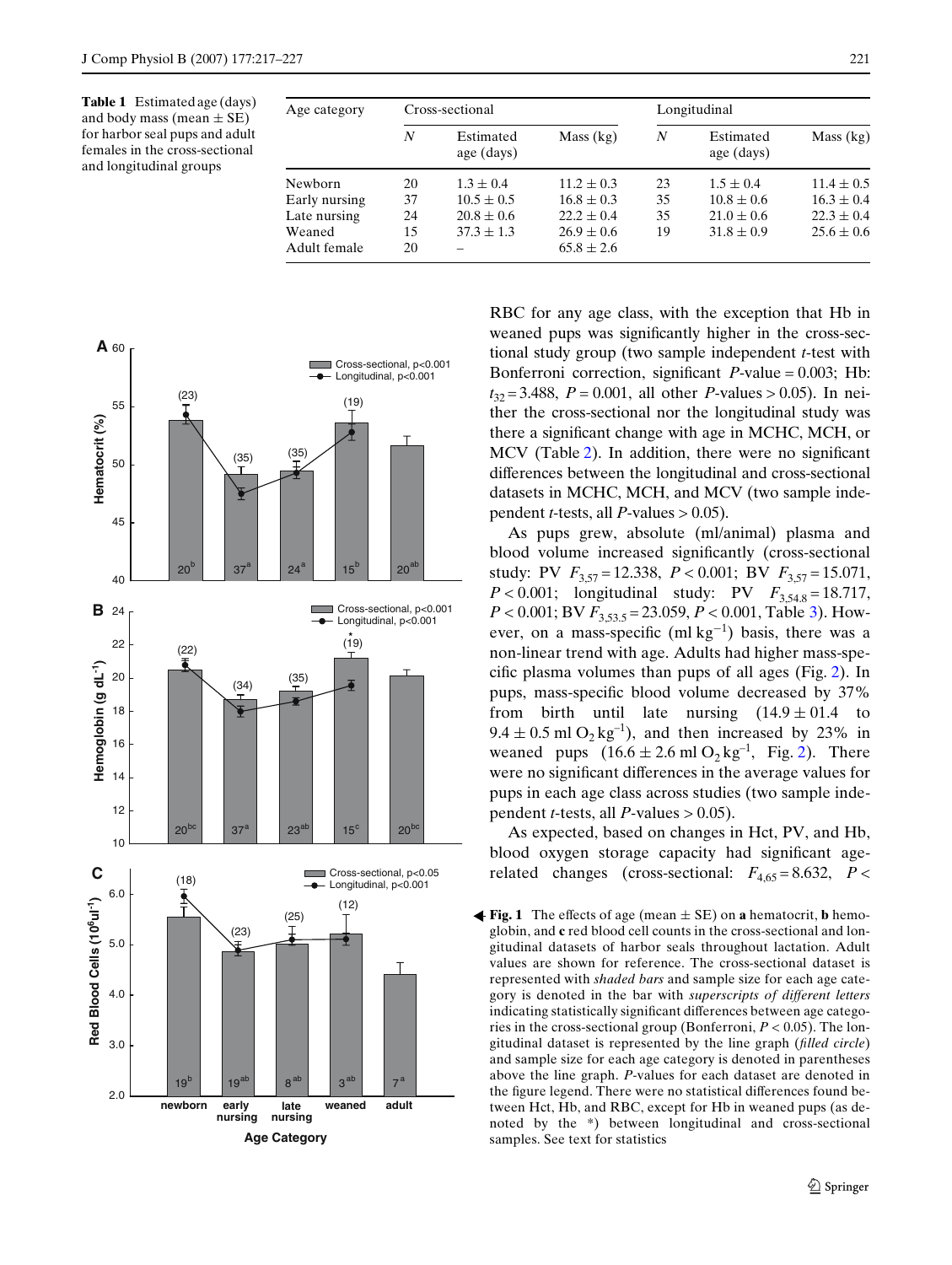| Age category           | $Cross-sectionala$                         |                                           |                                          | Longitudinal <sup>a</sup> |                     |                     |  |  |
|------------------------|--------------------------------------------|-------------------------------------------|------------------------------------------|---------------------------|---------------------|---------------------|--|--|
|                        | MCHC $(g \, dl^{-1})$                      | MCV(f)                                    | MCH(pg)                                  | MCHC $(g \, dl^{-1})$     | MCV(f)              | MCH(pg)             |  |  |
| Newborn                | $38.2 \pm 0.5$ (20)                        | $98.8 \pm 3.5(19)$                        | $37.4 \pm 1.2$ (19)                      | $36.8 \pm 1.0$ (23)       | $92.5 \pm 2.8$ (18) | $33.7 \pm 1.4$ (18) |  |  |
| Early nursing          | $38.1 \pm 0.5$ (37)                        | $103.5 \pm 5.1(19)$                       | $39.5 \pm 2.3(19)$                       | $37.7 \pm 0.8$ (34)       | $97.0 \pm 2.5(23)$  | $36.3 \pm 1.3$ (23) |  |  |
| Late nursing           | $38.7 \pm 0.5$ (23)                        | $100.7 \pm 8.2$ (8)                       | $39.2 \pm 3.6$ (8)                       | $37.7 \pm 0.8$ (35)       | $99.5 \pm 2.4(25)$  | $36.9 \pm 1.2$ (25) |  |  |
| Weaned<br>Adult female | $39.8 \pm 1.2$ (15)<br>$39.0 \pm 0.5$ (20) | $106.3 \pm 9.7$ (3)<br>$116.4 \pm 7.9(7)$ | $40.5 \pm 3.8$ (3)<br>$44.2 \pm 3.04(7)$ | $36.9 \pm 1.1(19)$        | $102.7 \pm 3.4(12)$ | $37.5 \pm 1.7(12)$  |  |  |

<span id="page-5-0"></span>**Table 2** Effects of age on mean  $\pm$  SE of mean corpuscular hemoglobin concentration (MCHC), mean corpuscular volume (MCV), and mean cell hemoglobin (MCH) for cross-sectional and longitudinal groups of harbor seal pups and adult females

Sample size is shown in parentheses

 $^{\rm a}$  There were no statistical differences between MCHC, MCV, and MCH within cross-sectional and longitudinal dataset or between longitudinal and cross-sectional samples. See text for statistics

<span id="page-5-1"></span>**Table 3** Age-effects on absolute plasma and blood volume (mean  $\pm$  SE) for the cross-sectional and longitudinal groups of harbor seal pups and adult females

| Age category           |          | $Cross\text{-}sectionald$              |                                                          |    | Longitudinal <sup>d</sup> |                         |  |  |  |  |
|------------------------|----------|----------------------------------------|----------------------------------------------------------|----|---------------------------|-------------------------|--|--|--|--|
|                        | N        | Plasma volume (1)                      | Blood volume (1)                                         | N  | Plasma volume (1)         | Blood volume (1)        |  |  |  |  |
| Newborn                |          | $0.81 \pm 0.10^a$                      | $1.78 \pm 0.18^{\text{a}}$                               | 13 | $0.71 \pm 0.09^{\rm a}$   | $1.62 \pm 0.19^{\rm a}$ |  |  |  |  |
| Early nursing          | 23       | $0.94 \pm 0.06^{\circ}$                | $1.91 \pm 0.13^{\text{a}}$                               | 31 | $0.93 \pm 0.07^{\rm a}$   | $1.79 \pm 0.13^{\circ}$ |  |  |  |  |
| Late nursing           | 16       | $1.05 \pm 0.05^{\rm a}$                | $2.08 \pm 0.10^a$                                        | 33 | $1.12 \pm 0.06^b$         | $2.32 \pm 0.13^b$       |  |  |  |  |
| Weaned<br>Adult female | 15<br>10 | $1.53 \pm 0.13^b$<br>$5.05 \pm 0.32^c$ | $3.27 \pm 0.25^{\rm b}$<br>$10.13 \pm 0.52$ <sup>c</sup> | 15 | $1.49 \pm 0.09^c$         | $3.17 \pm 0.17^c$       |  |  |  |  |

a,b,c Different superscripts within a column indicate statistically significant differences within cross-sectional and longitudinal groups (Bonferroni, *P* < 0.05)

 $d$  There were no significant differences found between absolute PV and BV between longitudinal and cross-sectional samples. See text for statistics

0.001; longitudinal:  $F_{3,53,3} = 13.078$ ,  $P < 0.001$ , Table [4\)](#page-7-0). Cross-sectional mass-specific blood oxygen stores decreased from birth to late nursing by 41%, then increased significantly in weaned pups by 30% such that blood oxygen stores in weaned pups were not different from those of newborn pups. However, even at weaning, blood oxygen stores were only 81% of adult values. A similar pattern was evident in the longitudinal study with blood oxygen stores of a weaned pup at 78% of adult values (Table [4](#page-7-0)). There were no significant differences across age categories between cross-sectional means and longitudinal means in oxygen storage capacity of blood (two sample independent *t*-tests, all *P*-values  $> 0.05$ ).

# Muscle parameters

There were significant age-related differences in muscle myoglobin content in both the cross-sectional and longitudinal studies, with the weaned pups having (Mb) values significantly higher than other pups, but lower than adult females (cross-sectional:  $F_{4,673} = 105.906$ ,  $P < 0.001$ , longitudinal:  $F_{3,44.6} = 10.291$ ,  $P < 0.001$ ). However, even at weaning, myoglobin concentration was 58% lower than adults (Fig. [3\)](#page-7-1). As expected from the changes in myoglobin content, muscle oxygen stores increased from newborn to weaned pups and weaned pup values were approximately one third of adults (Table [4](#page-7-0)). There were no significant differences across age categories between cross-sectional means and longitudinal means in muscle oxygen stores (two sample independent *t*-tests, all *P*-values  $> 0.05$ ).

Total body oxygen stores and calculated ADL

Total body oxygen stores were calculated by summing muscle and blood oxygen stores in the cross-sectional and longitudinal dataset (Table  $4$ ). There were significant differences due to age in both the cross-sectional and longitudinal data sets: from birth to late nursing, mass-specific  $TBO<sub>2</sub>$  stores decreased significantly; they then increased significantly in weaned pups, but remained lower than in adult females (cross sectional: *F*4,58 = 37.093, *P* < 0.001; longitudinal: *F*3,35.5 = 9.979;  $P < 0.001$ , Table [4](#page-7-0)). At weaning, pups from the crosssectional dataset had  $54-55\%$  of the TBO<sub>2</sub> stores of adults. There were no significant differences in the average oxygen store values at any age between the two study groups (two sample independent *t*-tests, all  $P$ -values  $> 0.05$ ). Investigation into the relative distri-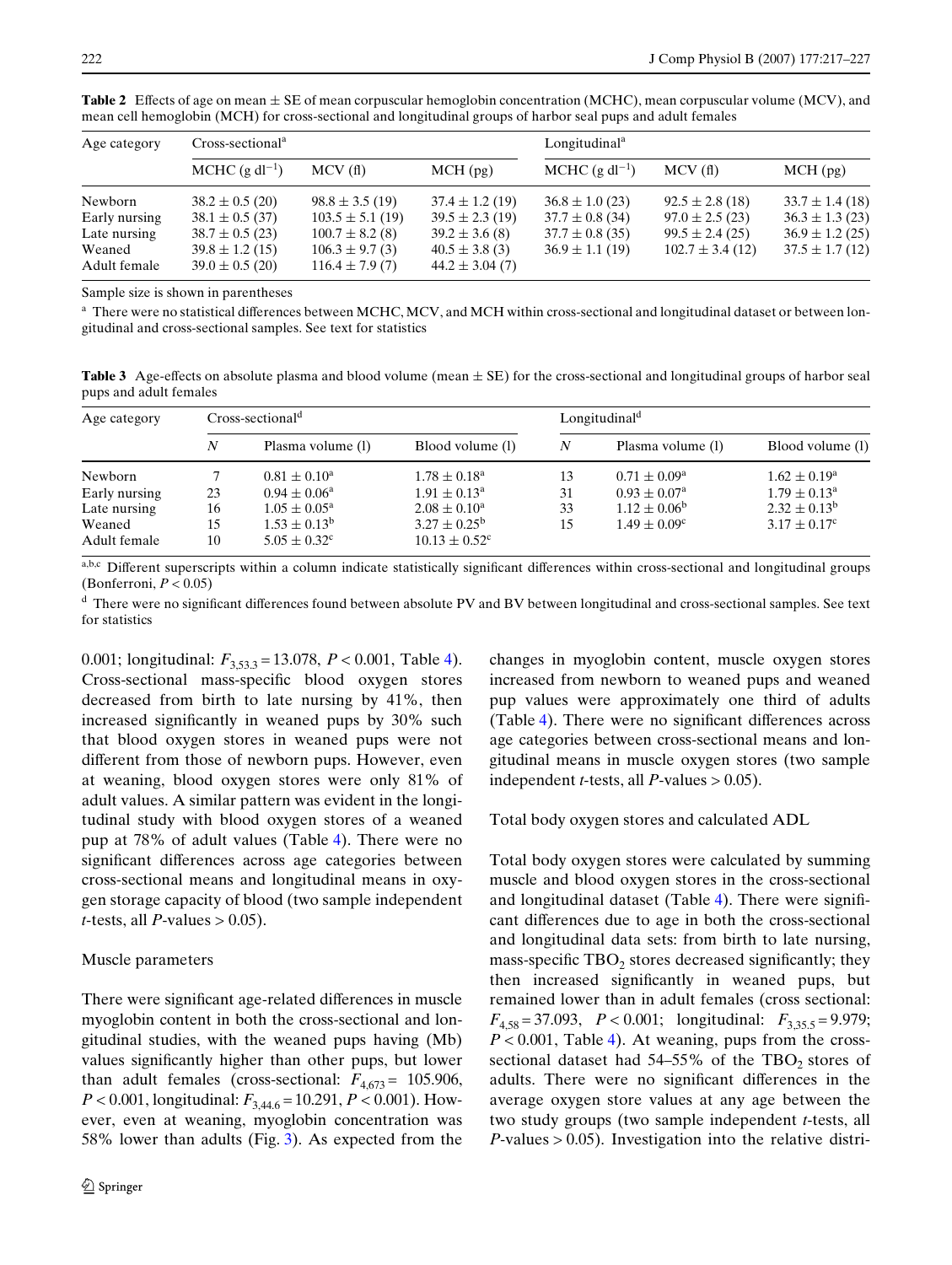

<span id="page-6-0"></span>**Fig. 2** The effects of age on patterns of change (mean  $\pm$  SE) in **a** plasma volume and **b** blood volume, calculated from hematocrit expressed as a percentage of body mass for the cross-sectional and longitudinal harbor seal datasets. The cross-sectional dataset is represented with *shaded bars* and sample size for each age category is denoted in the bar with *superscripts of different letters* indicating statistically significant differences between cross-sectional age categories (Bonferroni, *P* < 0.05). The longitudinal dataset is represented by the line graph (*filled circle*) and sample size for each age category is denoted in parentheses above the line graph. P-values for each dataset are denoted in the figure legend. There were no statistical differences found between %PV and %BV between longitudinal and cross-sectional samples. See text for statistics

bution of oxygen among the different stores (blood, muscle) throughout the nursing period indicated that pups stored 73–84% of  $TBO<sub>2</sub>$  in the blood, and 10–17% in the muscle, while adults stored  $53\%$  of TBO<sub>2</sub> in the blood and 37% in the muscle (Table [4\)](#page-7-0).

Not unexpectedly, there were significant differences in the cADL among age classes (cross-sectional: *F*4,58 = 353.021, *P* < 0.001; longitudinal: *F*3,35.3 = 25.549,  $P < 0.001$ ), but not between the two study groups (Table [5](#page-8-0)). Because neonates had very large blood oxygen stores, neonatal cADL's were elevated in comparison to older pups. By the time pups were weaned, their  $cADL$ 's were significantly higher  $(41\%)$  than younger pups, but still only 30% of adult cADL's.

# **Discussion**

This study documented and compared the development of tissue oxygen stores in harbor seal pups from birth to weaning in two different sampling regimes (longitudinal vs. cross-sectional). The fine temporal scale of analyzing physiological development was necessary to detect patterns of change throughout the lactation period, however, the cross-sectional and longitudinal sampling methods yielded similar results. Of all the parameters compared between the two studies, only Hb in weaned pups from the longitudinal was significantly lower than the cross-sectional weaned pups. While this might be due to anemia induced by multiple blood collections in a 4-week period, the absence of differences in any other hematological parameters, and the relatively small volume drawn at each handling argues against this interpretation. Therefore, our results strongly support the conclusion that appropriately designed cross-sectional studies are equally able to characterize developmental changes in physiological parameters as the more logistically intensive longitudinal studies.

For marine mammals, blood is an important site of oxygen storage (Kooyman [1985](#page-10-21), [1989\)](#page-10-0). The pattern of blood development shown in young harbor seals is not qualitatively different from that of other mammalian neonates, although the absolute values reflected adaptations for increased oxygen storage (Fowler [1986;](#page-9-22) Kooyman [1989\)](#page-10-0). For example, harbor seal neonates had elevated Hct, Hb concentration, and RBC counts followed by an immediate decrease in early nursing pups before an increase in weaned pups. This pattern is characteristic of terrestrial mammalian blood development (Matoth et al. [1971](#page-10-22); Schalm et al. [1975](#page-10-23); Spensley et al. [1987;](#page-10-24) Potocnik and Wintour [1996](#page-10-25)), and has also been documented in variety of marine mammal species (Bryden and Lim [1969;](#page-9-23) Kooyman [1989](#page-10-0); Thornson and Le Boeuf [1994](#page-10-1); Horning and Trillmich [1997](#page-10-11); Sepulveda [1999](#page-10-10); Noren et al. [2002;](#page-10-26) Burns et al. [2005\)](#page-9-7). Thus, it appears that the adaptations for diving that lead to increased oxygen stores have not altered the basic pathways by which blood develops (Hochachka and Mottishaw [1999\)](#page-10-27).

An examination of RBC characteristics suggests how blood oxygen stores develop. Immediately after birth, Hct, Hb concentration, and RBC counts declined as plasma volume expanded. Because there were no age-related changes in RBC characteristics (MCH,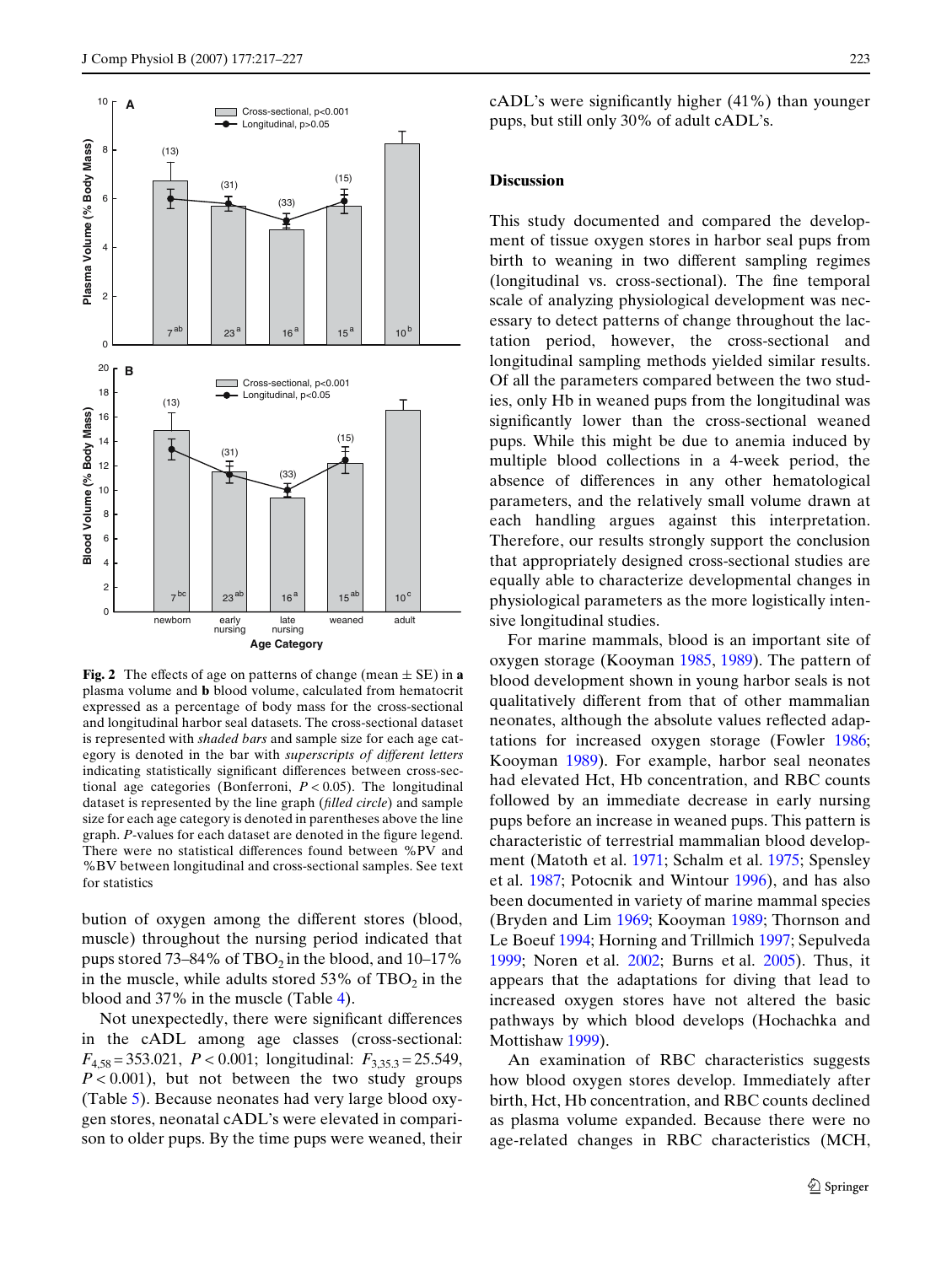| Age<br>category | $Cross-sectionald$ |                                          |    |                                   |    |                                  |    | Longitudinal <sup>d</sup>          |    |                                   |    |                                  |  |
|-----------------|--------------------|------------------------------------------|----|-----------------------------------|----|----------------------------------|----|------------------------------------|----|-----------------------------------|----|----------------------------------|--|
|                 | $\boldsymbol{N}$   | <b>Blood</b><br>$(m1 O_2 kg^{-1})$       | N  | Muscle<br>$(m1 O_2 kg^{-1})$      | N  | Total body<br>$(m1 O_2 kg^{-1})$ | N  | <b>Blood</b><br>$(m1 O_2 kg^{-1})$ | N  | Muscle<br>$(m1 O_2 kg^{-1})$      | N  | Total body<br>$(m1 O_2 kg^{-1})$ |  |
| Newborn         |                    | $32.8 \pm 2.7$ <sup>bc</sup><br>$(84\%)$ | 10 | $4.0 \pm 1.4^{\circ}$<br>$(9\%)$  |    | $39.0 \pm 3.0^{\rm b}$           | 13 | $29.7 \pm 1.8^{\rm b}$<br>$(80\%)$ | 6  | $4.6 \pm 0.5^{\circ}$<br>(13%)    | 6  | $38.0 \pm 2.5^{\rm b}$           |  |
| Early nursing   | 23                 | $22.9 \pm 1.9^{ab}$<br>(78%)             | 21 | $4.3 \pm 1.4^{\circ}$<br>$(16\%)$ | 20 | $29.1 \pm 2.2^{ab}$              | 30 | $20.8 \pm 1.2^{\circ}$<br>(74%)    | 18 | $4.3 \pm 0.3^{\rm a}$<br>$(16\%)$ | 18 | $26.7 \pm 1.5^{\circ}$           |  |
| Late nursing    | 15                 | $19.0 \pm 1.0^{\circ}$<br>(73%)          | 15 | $4.3 \pm 1.2^{\rm a}$<br>(17%)    | 14 | $25.5 \pm 1.0^{\circ}$           | 33 | $20.1 \pm 1.2^{\rm a}$<br>$(70\%)$ | 22 | $5.3 \pm 0.3^{\circ}$<br>$(20\%)$ | 22 | $26.7 \pm 1.4^{\circ}$           |  |
| Weaned          | 15                 | $27.0 \pm 2.0^{bc}$<br>(75%)             | 14 | $6.0 \pm 1.6^{\circ}$<br>(17%)    | 14 | $35.2 \pm 2.4^{\circ}$           | 15 | $26.0 \pm 1.6^b$<br>$(71\%)$       | 9  | $6.8 \pm 0.4^{\rm b}$<br>$(20\%)$ | 9  | $34.3 \pm 2.0^{\rm b}$           |  |
| Adult female    | 10                 | $33.2 \pm 1.5^{\circ}$<br>(53%)          | 18 | $21.5 \pm 4.2^b$<br>(37%)         | 8  | $64.1 \pm 1.5^{\circ}$           |    |                                    |    |                                   |    |                                  |  |

<span id="page-7-0"></span>**Table 4** Oxygen stores in the blood and muscle of harbor seal pups and adult females

Values in parentheses represent what percentage of blood and muscle comprise total body oxygen stores for the given age categories a,b,c Different superscripts within a column indicate statistically significant differences within cross-sectional and longitudinal groups (Bonferroni, *P* < 0.05)

<sup>d</sup> There were no significant differences found between blood, muscle, total body oxygen stores, and percent blood and muscle oxygen stores between longitudinal and cross-sectional samples. See text for statistics



<span id="page-7-1"></span>Fig. 3 Effects of age on the development of muscle myoglobin content (mean  $\pm$  SE) in harbor seals for cross-sectional and longitudinal datasets. The cross-sectional dataset is represented with *shaded bars* and sample size for each age category is denoted in the bar with *superscripts of different letters* indicating statistically significant differences between age categories in the cross-sectional group (Bonferroni,  $P < 0.05$ ). The longitudinal dataset is represented by the line graph (*filled circle*) and sample size for each age category is denoted in parentheses above the line graph. *P*-values for each dataset are denoted in the figure legend. There were no significant differences found in (Mb) between longitudinal and cross-sectional samples. See text for statistics

MCV, etc) the initial decline likely results from dilution of the RBC pool by increases in absolute plasma volume. However, subsequent increases in Hct, Hb and cell counts are associated with slight increases in cell size and hemoglobin content, suggesting the addition of new cells with elevated oxygen carrying capacity to the pool. An increase in RBC production is necessary and expected as plasma volume expands and likely results from the increase in circulating erythropoietin (the glycoprotein that stimulates the production of RBCs) concentration that occurs at this time (Clark et al. [2006](#page-9-24)). Similar increases in RBC production during early development have been documented in juvenile bottlenose dolphins, *Tursiops truncatus*, and Steller sea lions, *Eumetopias jubatus* (Noren et al. [2002](#page-10-26) and Richmond et al. [2005,](#page-10-28) respectively).

In combination, these findings suggest that the development of blood oxygen stores follows a twostage process in neonatal harbor seals. From birth through mid-lactation, mass-specific blood oxygen stores fall, largely due to a decline in mass-specific blood volume. During this period, the dilution effect predominates, as increased cell production fails to keep pace with the increases in plasma volume and body mass. The inability of blood to expand as quickly as mass is gained was previously noted in harbor seals (Jørgensen et al. [2001](#page-10-2); Burns et al. [2005\)](#page-9-7) and foals (Spensley et al. [1987\)](#page-10-24). However, by late lactation, blood production is increasing and the produced cells have slightly elevated oxygen storage capacity. This allows both blood volume and storage capacity to increase through weaning as growth slows and independence is achieved. Because blood oxygen stores are such a large component of total oxygen stores, it is this final stage of blood development that leads to the increased oxygen storage seen in weaned pups, and that likely enables young, naïve divers to become independent foragers. Because these changes are apparent even when changing body condition is controlled for (Burns et al. [2005\)](#page-9-7), increases in oxygen stores can be attributed to animal age.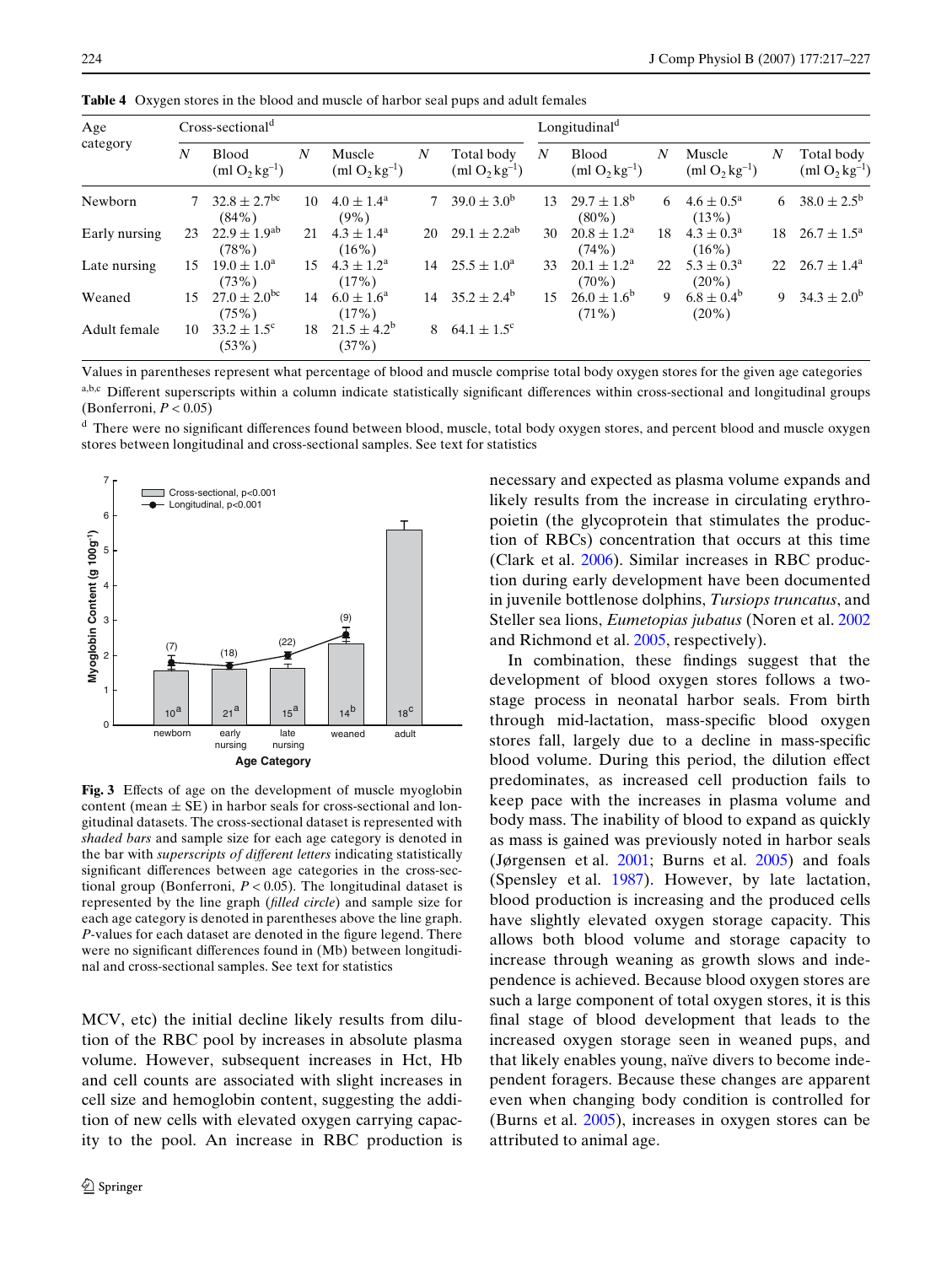<span id="page-8-0"></span>**Table 5** Mean  $\pm$  SE calculated aerobic dive limit (cADL) as calculated using total body oxygen (TBO<sub>2</sub>) stores for animals in each age category divided by resting metabolic rate (RMR) for the age category

| Age category                                                        | $Cross\text{-}sectiona^d$                                                                                                   |                                                                                         |                                                                                                                      | Longitudina <sup>d</sup>                                                                                                  |                                                                                                |                                                                                               |                                                                                            |
|---------------------------------------------------------------------|-----------------------------------------------------------------------------------------------------------------------------|-----------------------------------------------------------------------------------------|----------------------------------------------------------------------------------------------------------------------|---------------------------------------------------------------------------------------------------------------------------|------------------------------------------------------------------------------------------------|-----------------------------------------------------------------------------------------------|--------------------------------------------------------------------------------------------|
|                                                                     | TBO <sub>2</sub><br>$(m1 O2 kg-1)$                                                                                          | <b>RMR</b><br>$(ml O2 kg-1 min)$                                                        | cADL RMR<br>(min)                                                                                                    | $cADL$ 2 $\times$ RMR<br>(min)                                                                                            | TBO <sub>2</sub><br>$(m1 O_2 kg^{-1})$                                                         | cADL RMR<br>(min)                                                                             | $cADL2\times RMR$<br>(min)                                                                 |
| Newborn<br>Early nursing<br>Late nursing<br>Weaned<br>Adult females | $39.0 \pm 3.0^{\rm b}$<br>$29.1 \pm 2.2^{ab}$<br>$25.5 \pm 1.0^{\circ}$<br>$35.2 \pm 2.4^{\rm b}$<br>$64.1 \pm 1.5^{\circ}$ | $13.3^e$<br>$12.3^{\text{f}}$<br>10.2 <sup>h</sup><br>8.3 <sup>e</sup><br>$4.6^{\circ}$ | $2.9 \pm 0.2^{\rm a}$<br>$2.4 \pm 0.2^{\rm a}$<br>$2.5 \pm 0.1^{\circ}$<br>$4.3 \pm 0.3^b$<br>$13.9 \pm 0.3^{\circ}$ | $1.5 \pm 0.1^{\circ}$<br>$1.2 \pm 0.1^{\rm a}$<br>$1.3 \pm 0.1^{\circ}$<br>$2.1 \pm 0.1^{\rm b}$<br>$7.0 \pm 0.2^{\circ}$ | $38.0 \pm 2.5^{\rm b}$<br>$26.7 \pm 1.5^{\circ}$<br>$26.7 \pm 1.4^{\circ}$<br>$34.3 \pm 2.0^b$ | $2.8 \pm 0.2$ <sup>ab</sup><br>$2.2 \pm 0.1^{\circ}$<br>$2.6 \pm 0.1^{ab}$<br>$4.1 \pm 0.2^c$ | $1.4 \pm 0.1^{ab}$<br>$1.1 \pm 0.1^{\rm a}$<br>$1.3 \pm 0.1^{ab}$<br>$2.1 \pm 0.1^{\circ}$ |

a,b,c Different superscripts within a column indicate statistically significant differences within cross-sectional and longitudinal groups (Bonferroni, *P* < 0.05)

<sup>d</sup> There were no significant differences found between cADL's between longitudinal and cross-sectional samples. See text for statistics

<sup>e</sup> Miller and Irving [\(1975](#page-10-18)), <sup>f</sup> Miller et al. ([1976\)](#page-10-19), <sup>g</sup> Davis et al. [\(1985](#page-9-34))

<sup>h</sup> Metabolic rate calculated based upon linear regression [MR =  $-1.7134$  (age in weeks) + 15.3] of values for newborn, early nursing and weaned pups

In contrast to blood, which develops during the nursing period, muscle development proceeds at a much slower pace. Muscle oxygen stores are not well developed at birth and this persists through lactation. Although muscle myoglobin increases slightly at weaning, mass-specific muscle oxygen stores in weaned pups are much lower than blood oxygen stores relative to adult values (28 vs. 81%, respectively). Similar work on other diving vertebrates (Ponganis et al. [1999](#page-10-29); Burns et al. [2000,](#page-9-25) [2005;](#page-9-7) Noren et al. [2001;](#page-10-13) McIntyre et al. [2002](#page-10-30); Fowler [2005;](#page-9-26) Richmond et al. [2006\)](#page-10-12) has shown that muscle myoglobin values in dependent neonates can be as much as 90% lower than adults. Although changes in myoglobin production in harbor seals could be associated with the classical exercise response (Schmidt-Nielson [1997](#page-10-31)), where increased activity demands more oxygen in the muscle, this is not a likely explanation for the results found here as harbor seal pups are active soon after birth. Similarly, dolphins swim at birth and also show a delayed development of muscle myoglobin (Noren et al. [2001](#page-10-13)). It is more likely that myoglobin production, like post-natal myogenesis, is regulated by a suite of regulatory factors (Weller et al. [1986](#page-10-32); Garry et al. [1996;](#page-9-27) Patel et al. [2002](#page-10-33)). Still, it is important to note that while muscle development lagged behind that of blood in harbor seal pups, its contribution to  $TBO<sub>2</sub>$  stores is higher than terrestrial mammals (Snyder [1983](#page-10-5); Kooyman [1989](#page-10-0)).

The limited data on diving behavior of pinniped pups indicates that they are behaviorally immature at birth (Thornson and Le Boeuf [1994](#page-10-1); Corpe [1996](#page-9-28); Horning and Trillmich [1997](#page-10-11); Merrick and Loughlin [1997\)](#page-10-34). During the nursing period, harbor seal pups from this study population generally remain within the shallow waters of their whelping areas (Bekkby and Bjørge [2000;](#page-9-29) Greaves et al. [2005\)](#page-9-11), and have conservative dive depths  $(2.1 \pm 0.1 \text{ m})$  that are constant with age (Greaves et al. [2005](#page-9-11)). As young swimmers, nursing harbor seal pups follow their mothers throughout lactation, spending from 30 to 70% (Bekkby and Bjørge [2000](#page-9-29); Greaves [2002](#page-9-30)) of their time underwater, depending on habitat. Once weaned, however, pups increase dive performance by increasing depth and duration of dives (Bowen et al. [1999;](#page-9-31) Bekkby and Bjørge [2000;](#page-9-29) Frost et al. [2001](#page-9-32); Lowry et al. [2001](#page-10-35)). This shift in behavior is accompanied by an increase in the cADL, likely a result of increased  $TBO<sub>2</sub>$  stores. While not modeled here, cardiac control also increases with pup age (Greaves et al.  $2005$ ), suggesting that mass-specific diving metabolic rate may decline as pups age, further increasing aerobic dive capacity. Overall, the cADL's in this study are similar to those estimated in previous studies for nursing pups (2.6–3.1 min) and weaned pups (4.6 min) (Bowen et al. [1999](#page-9-31); Ashwell-Erickson and Elsner [1981;](#page-9-33) Burns et al. [2005\)](#page-9-7). When compared to average dive durations of 0.57–1.5 min (Greaves et al. [2005](#page-9-11); Bowen et al. [1999,](#page-9-31) respectively), these findings suggest that young harbor seal pups remain within their physiological limits throughout the nursing period, and dives that exceed the cADL are rare, even in weaned pups.

In summary, despite their precocial behavior, harbor seal pups are not physiologically mature at birth or even at the time of weaning. Throughout the nursing period, it was clear that blood and muscle matured at different rates. Blood development followed a non-linear pattern with elevated Hct, Hb concentration, RBC counts and blood oxygen stores in newborn pups declining to low values in early nursing pups and subsequently increasing through weaning. In contrast, muscle development lagged that of blood, with increases in myoglobin concentration evident only in weaned pups. These fine scale details have not been previously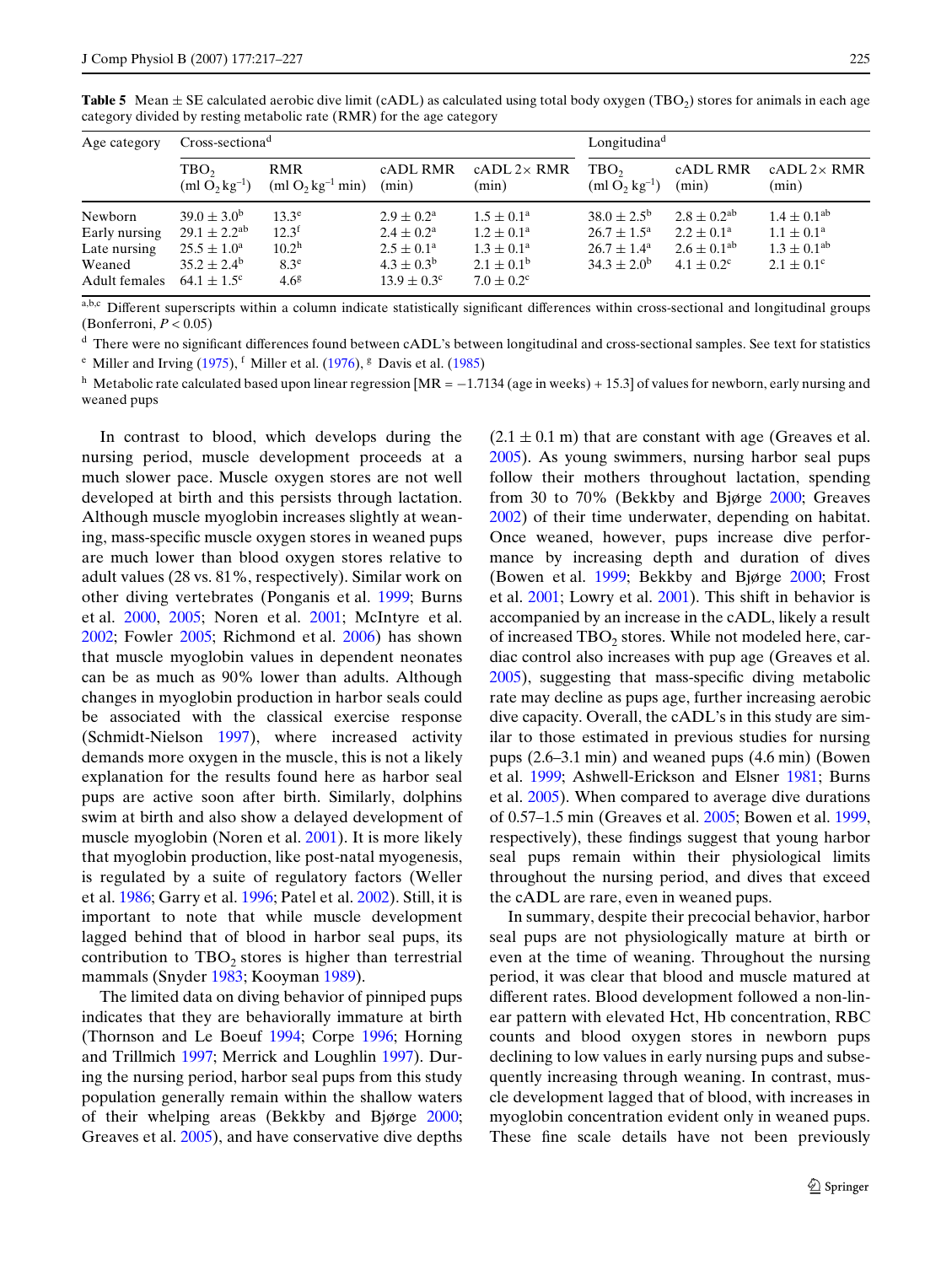reported in harbor seal developmental studies, and could be detected in both the longitudinal and crosssectional datasets.

**Acknowledgments** Many thanks to the 2000–2002 field crews for their hard work and enthusiasm, most-notably: P. Carter, D. Dion, Y. Dubé, J. Gosselin, D. Greaves, J. Greig, J. Lapierre, S. Turgeon, and G. Yunker. Thank you to L. Measures for providing essential laboratory space and equipment while in the field. C. Beck, C. Neal, and I. van Tets provided valuable advice on statistical analysis. Thank you to L. Clark for editing earlier drafts of this manuscript and to two anonymous reviewers for further improvements to this paper. Funding for this work was provided by the Department of Fisheries and Oceans, Canada, the Natural Sciences and Engineering Research Council of Canada through an Operating Grant to JFS, the University of Waterloo, the Environment and Natural Resource Institute-Alaska, the University of Alaska Anchorage, and EPSCoR IAEP Fellowship provided by grant #NSF EPS-0092040 for 2002–2004. Research was authorized by the Animal Care Committees of: University of Alaska Anchorage, the University of Waterloo, and MMPA Permit # 1003-1646-00.

# **References**

- <span id="page-9-33"></span>Ashwell-Erickson S, Elsner RW (1981) The energy cost of free existence for Bering Sea harbor and spotted seals. In: Hood DW, Calder JA (eds) The eastern Bering Sea shelf: oceanography and resources. University of Washington Press, Seattle, pp 869–899
- <span id="page-9-29"></span>Bekkby T, Bjørge A (2000) Diving behaviour of harbour seal *Phoca vitulina* pups from nursing to independent feeding. J Sea Res 44:267–275
- <span id="page-9-8"></span>Bigg MA (1969) The harbour seal in British Columbia. Bull Fish Res Can 172:1–33
- <span id="page-9-9"></span>Boulva J, McLaren IA (1979) Biology of the harbor seal (*Phoca vitulina*) in eastern Canada. Bull Fish Res Can 200:1–24
- <span id="page-9-31"></span>Bowen WD, Boness DJ, Iverson SJ (1999) Diving behaviour of lactating harbour seals and their pups during maternal foraging trips. Can J Zool 77:978–988
- <span id="page-9-20"></span>Bowen WD, Ellis SL, Iverson SJ, Boness DJ (2001) Maternal effects on offspring growth rate and weaning mass in harbour seals. Can J Zool 79:1088–1101
- <span id="page-9-23"></span>Bryden MM, Lim GHK (1969) Blood parameters of the southern elephant seal (*Mirounga leonina*) in relation to diving. Comp Biochem Physiol 28:139–148
- <span id="page-9-5"></span>Burns JM, Castellini MA (1996) Physiological and behavioral determinants of the aerobic dive limit Weddell seal (*Leptonychotes weddellii*) pups. J Comp Physiol 166:473–483
- <span id="page-9-25"></span>Burns JM, Blix AS, Folkow LP (2000) Physiological constraint and diving ability: a test in hooded seals, *Cystophora cristata*. FASEB J 14(4):A440
- <span id="page-9-6"></span>Burns JM, Clark CA, Richmond JR (2004) The impact of lactation strategy on independent foraging. Int Congr Ser 1275:341–350
- <span id="page-9-7"></span>Burns JM, Costa DP, Frost K Harvey JT (2005) Development of body oxygen stores in harbor seals: effects of age, mass, and body composition. Physiol Biochem Zool 78(6):1057–1068
- <span id="page-9-2"></span>Butler PJ, Jones DR (1997) Physiology of diving of birds and mammals. Physiol Rev 77:837–899
- <span id="page-9-1"></span>Castellini MA (1991) The biology of diving mammals: behavioral, physiological and biochemical limits. In: Gilles R (ed) Advances in comparative and environmental physiology. Springer, Berlin Heidelberg New York, pp 105–134
- <span id="page-9-17"></span>Castellini MA, Somero GN (1981) Buffering capacity of vertebrate muscle: correlations with potential for anaerobic function. J Comp Physiol 143:191–198
- <span id="page-9-18"></span>Castellini MA, Kooyman GL, Ponganis PJ (1992) Metabolic rates of freely diving weddell seals: correlations with oxygen stores, swim velocity and diving duration. J Exp Biol 165:181–194
- <span id="page-9-24"></span>Clark CA, Burns JM, Schreer JF, Hammill MO (2006) Erythropoietin concentration in developing harbor seals (*Phoca vitulina*). Gen Comp Endocrinol 147:262–267
- <span id="page-9-28"></span>Corpe HM (1996) The behavioural ecology of young harbour seals in the Moray Firth, NE Scotland. Thesis/Dissertation. Aberdeen University
- <span id="page-9-3"></span>Costa DP, Gales NJ, Goebel ME (2001) Aerobic dive limit: how often does it occur in nature? Comp Biochem Physiol A 129A(4):771–783
- <span id="page-9-4"></span>Costa DP, Kuhn CE, Weise MJ, Shaffer SA, Arnould JPY (2004) When does physiology limit the foraging behaviour of freely diving mammals? Inter Congr Ser 1275:359–366
- <span id="page-9-21"></span>Cottrell PE, Jeffries S, Beck B, Ross PS (2002) Growth and development in free-ranging harbor seal (*Phoca vitulina*) pups from southern British Columbia, Canada. Mar Mamm Sci 18:721–733
- <span id="page-9-34"></span>Davis RW, Williams TM, Kooyman GL (1985) Swimming metabolism of yearling and adult harbor seals (*Phoca vitulina*). Physiol Zool 58(5):590–596
- <span id="page-9-12"></span>Dubé Y, Hammill MO, Barrette C (2003) Pup development and timing of pupping in harbour seals (*Phoca vitulina*) in the St. Lawrence River estuary, Canada. Can J Zool 81:188–194
- <span id="page-9-15"></span>El-Sayed H, Goodall SR, Hainsworth FR (1995) Re-evaluation of Evans blue dye dilution method of plasma volume measurement. Clin Lab Haem 17:189–194
- <span id="page-9-19"></span>Fitzmaurice G, Laird N, Ware J (2004) Applied longitudinal analysis. Hoboken, NJ, pp 501
- <span id="page-9-16"></span>Foldager N, Blomqvist CG (1991) Repeated plasma volume determination with the Evans blue dye dilution technique: the method and the computer program. Comput Biol Med 21:35–41
- <span id="page-9-22"></span>Fowler ME (1986) Zoo and wild animal medicine, 2nd edn. WB Saunders Company, Philadelphia, pp 1127
- <span id="page-9-26"></span>Fowler SL (2005) Ontogeny of diving in the Australian sea lion. PhD Thesis. University of California Santa Cruz
- <span id="page-9-32"></span>Frost KJ, Simpkins MA, Lowry LF (2001) Diving behavior of subadult and adult harbor seals in Prince William Sound, Alaska. Mar Mamm Sci 17:813–834
- <span id="page-9-27"></span>Garry DJ, Bassel-Dubay R, Richarson JG, Neufer PD, Williams RS (1996) Postnatal development and plasticity of specialized fiber characteristics in the hindlimb. Dev Gen 19:146-156
- <span id="page-9-14"></span>Geraci JR, Smith TG (1975) Functional hematology of ringed seals (*Phoca hispida*) in the Canadian arctic. J Fish Res Can 32:2559–2564
- <span id="page-9-30"></span>Greaves DK (2002) Ontogeny of diving heart rate and behaviour of harbor seal pups, *Phoca vitulina*. MSc Thesis. University of Waterloo, pp 1–86
- <span id="page-9-10"></span>Greaves DK, Hughson RL, Topor T, Schreer JF, Burns JM, Hammill MO (2004) Changes in heart rate variability during diving in young harbour seals, *Phoca vitulina*. Mar Mamm Sci 20:861–871
- <span id="page-9-11"></span>Greaves DK, Schreer JF, Hammill MO, Burns JM (2005) Diving heart rate development in postnatal harbour seals, *Phoca vitulina*. Physiol Biochem Zool 78(1):9–17
- <span id="page-9-13"></span>Hall A, Moss S, McConnell B (2000) A new tag for identifying seals. Mar Mamm Sci 16:254–257
- <span id="page-9-0"></span>Hindell MA, Lea MA, Morrice MG, MacMahon CR (2000) Metabolic limits on dive duration and swimming speed in the southern elephant seal *Mirounga leonine*. Phys Biochem Zool 73:790–798